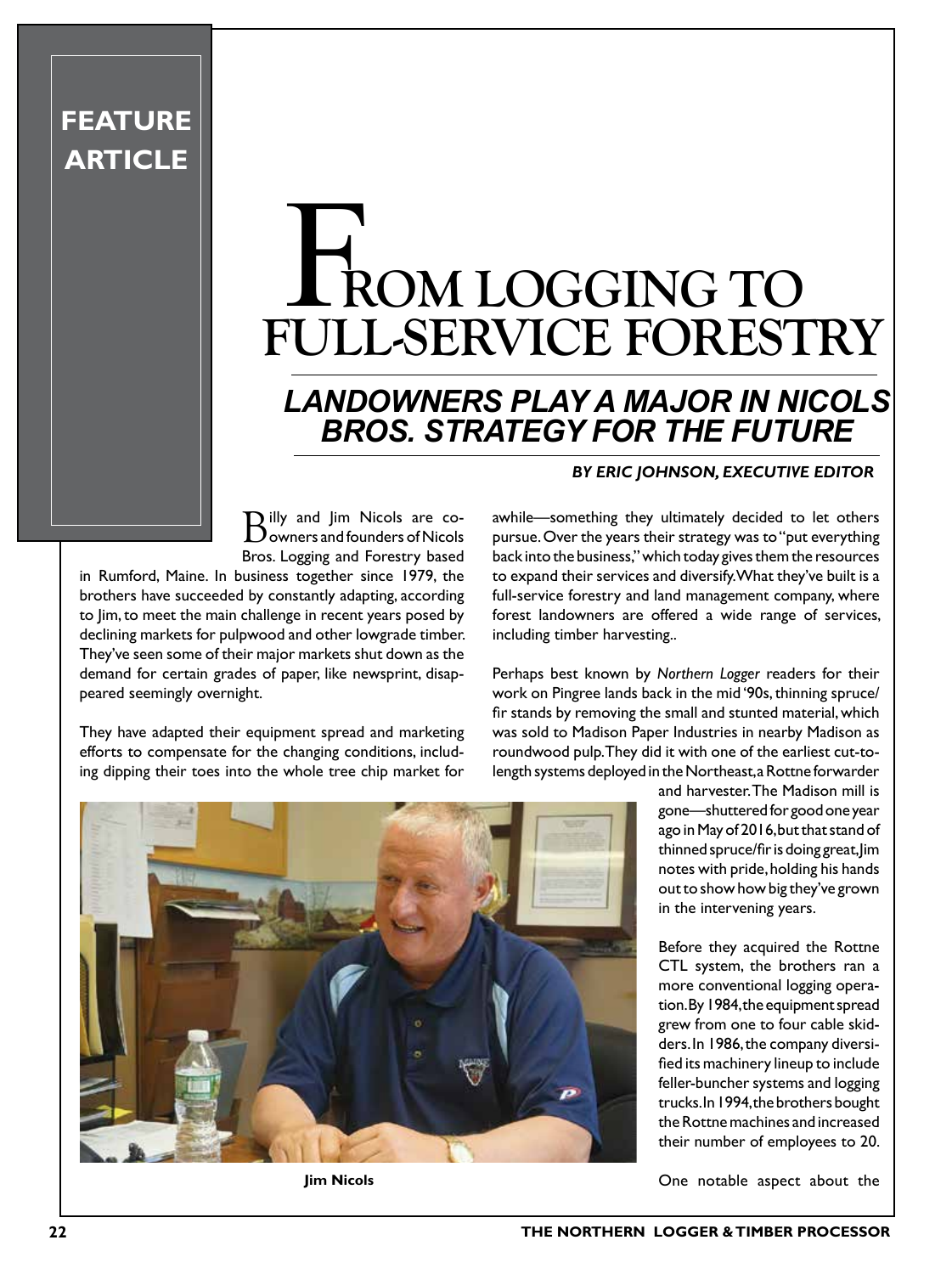Nicols Bros. operation has been their exquisite maintenance practices. The operators swapped their work boots for slippers when they got into their respective machines' cabs back in the day. You could literally eat off the floors of those operators cabs back in the mid '90s, and Jim says you still could today, though the equipment has gotten bigger to reflect the modern industrywide emphasis on production.

Today, Jim says, they're using rubber-tired Rottne harvesters and processors with tracks over the tires to boost production. From 1994 to the present, the



**In late April, key pieces of equipment went into the shop for routine spring maintenance.**

company has transitioned to a fully mechanized logging company. In 2004 a new office and maintenance facility was acquired in the Rumford Industrial Park and a log yard was set up. When visited by *The Northern Logger* in late April, the yard was filled with hardwood—from veneer yellow birch to piles of low-grade to be contract chipped. A firewood processing operation, R&N Firewood, is a division of Nicols Brothers Logging. It first began operation in 2009 with cousins Ryan and Nate Nicols operating a Timberwolf processor. It continues to crank out processed firewood, which is sold cut, split and delivered locally for \$175 per cord. In Maine, by law, a "cord" is a full cord and unless it's been kiln dried or completely air dried, all firewood is labeled as "green."

Also at the yard, veneer butts and other wood pieces with no commercial value can be purchased by anyone with a strong back and a pickup truck, with the yard's scale calculating the amount owed. It's a very small part of a very large, diverse operation, but it's a good way to keep the yard clean and hopefully generate

*of our employees. Through this, Nicols Brothers aims to support sustainable forest ecosystem management and the local economy.* 

The company currently employs 30 people and owns or subcontracts the following logging and trucking equipment: cut to length systems, full mechanical feller buncher systems, log trucks, loaders and slashers, excavators, bulldozers, graders and other road-building equipment.

 Timber harvesting operations are conducted on both private and public lands in southwestern Maine, including a recent foray into the national forest process, which Jim says was "interesting." He said some of the paperwork made sense, but overall it was probably more trouble than it was worth. On the other hand, he is undecided about whether to attempt to buy and cut national forest timber in the future. He notes that uncertainty about the future of wood markets and supplies in the region is reason enough to keep as many options open as possible.

And while they're obviously in business to generate profits and salaries, the management team, which includes lim's wife and office manager, Carlene, sees itself as a potential force for good in the community and beyond. The company mission statement posted on its website explains:

some goodwill in the community.

*Our mission is to provide the highest quality commercial tree harvesting, utilization and transportation services. We also strive to promote professional excellence, workplace safety, and the general well-being* 



**The yard in Rumford is where hardwood products—from veneer to firewood—are sorted.**